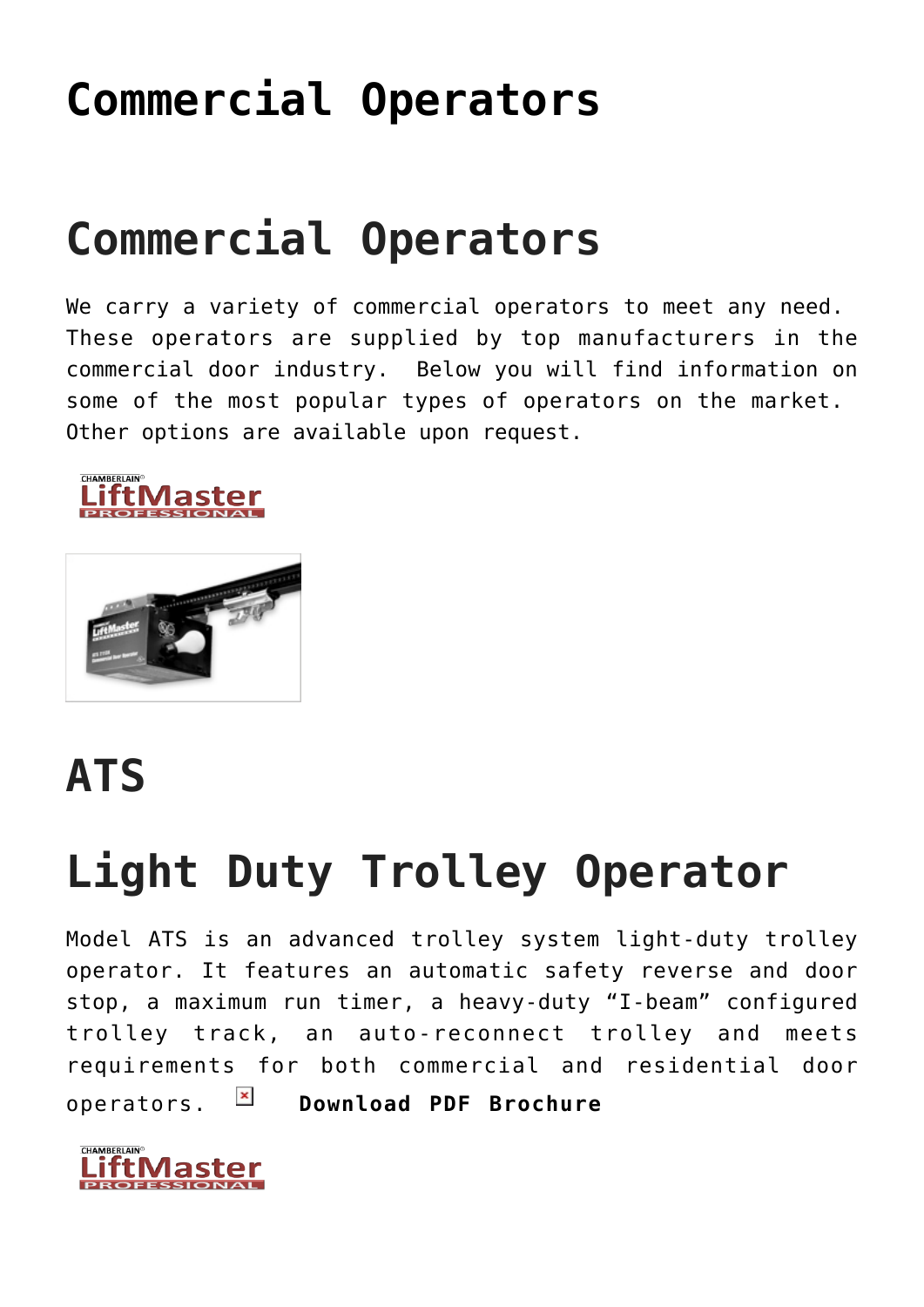

#### **MH**

# **Medium-Duty Hoist Operator**

Model MH is a Medium-Duty Logic hoist operator. It features an adjustable friction clutch, a standard solenoid brake, a highstarting torque motor, a compact design and an emergency chain hoist with an electric interlock. **E [Download PDF Brochure](http://msdoorways.com/wp-content/uploads/2015/04/Liftmaster-MH.pdf)** 





## **GH**

## **Heavy Industrial-Duty Gear-**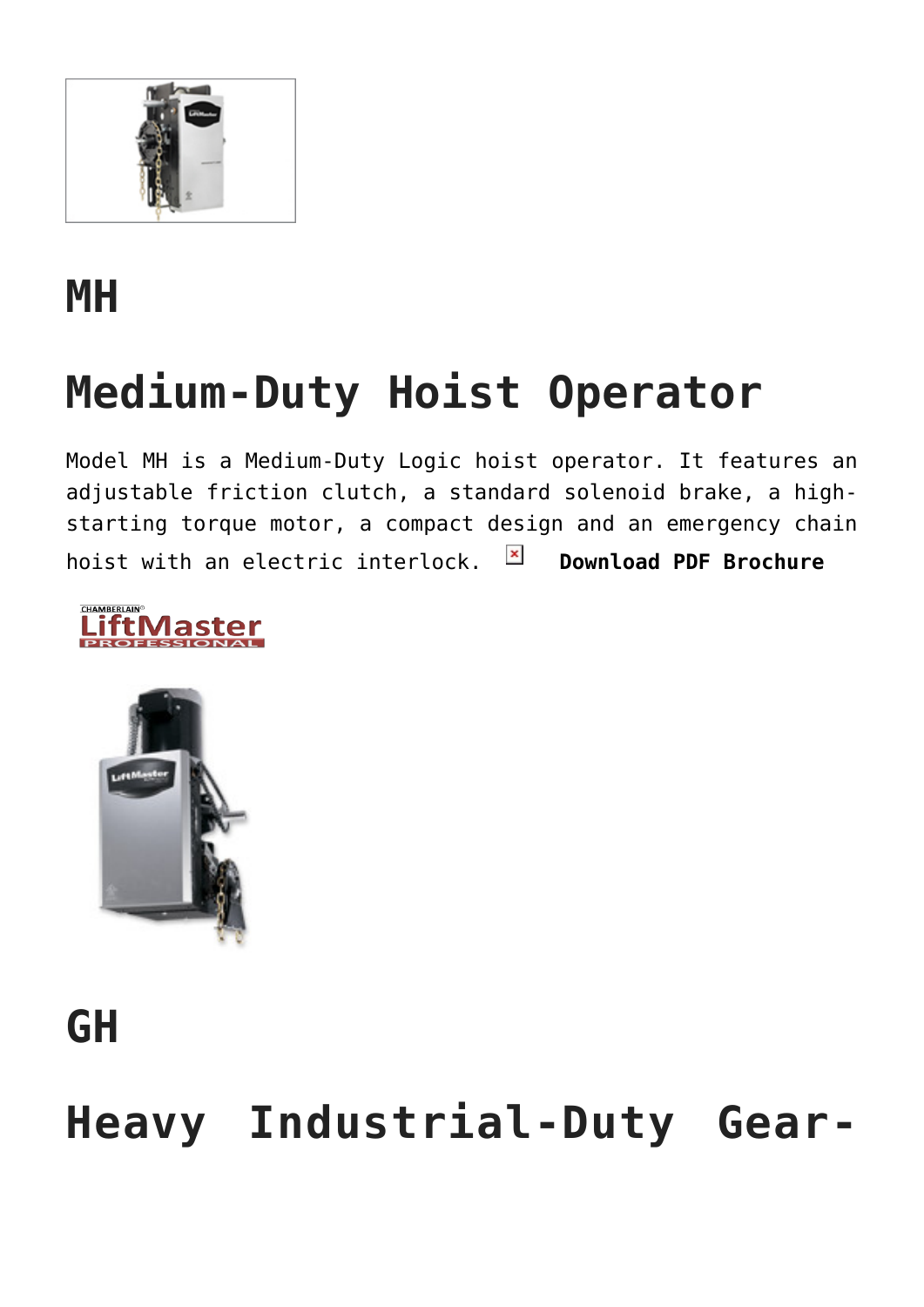# **Reduced Hoist Operator**

Model GH is a heavy industrial-duty gear-reduced hoist operator. It features a removable hinged electrical box cover and is easily field-converted in seconds for a left or righthanded drive and hoist. **E [Download PDF Brochure](http://msdoorways.com/wp-content/uploads/2015/04/Liftmaster-GH.pdf)** 





**3950**

## **Jackshaft Door Operator for Commercial Rolling Sheet Door Applications**

Model 3950 is a jackshaft operator for commercial rolling sheet door applications. It features a compact design ideal for public, boat, and RV storage facilities. **B** [Download PDF](http://msdoorways.com/wp-content/uploads/2015/04/3950-Sell-Sheet.pdf)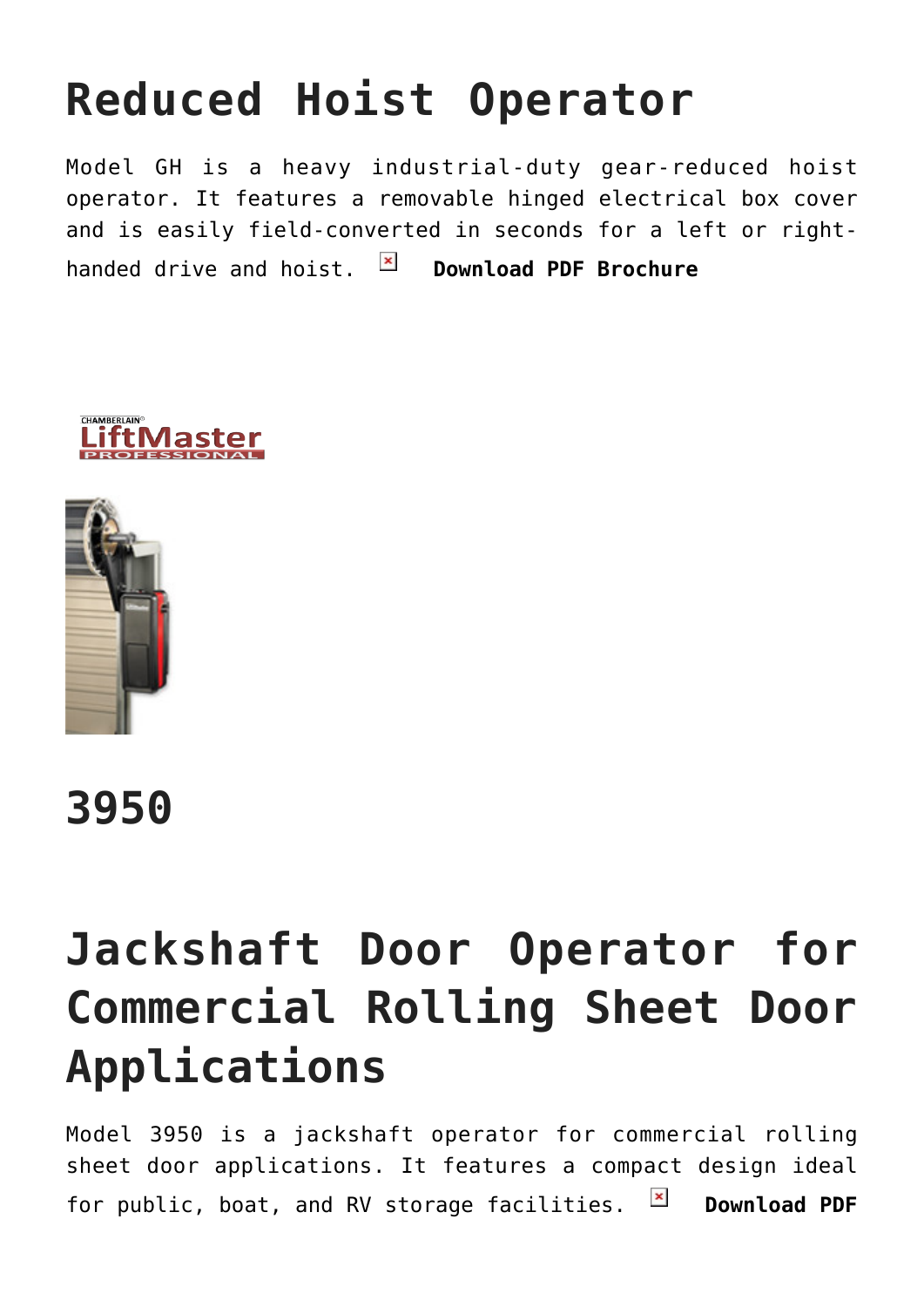#### **[Brochure](http://msdoorways.com/wp-content/uploads/2015/04/3950-Sell-Sheet.pdf)**



#### **RMX Commercial Operator**

Introducing the RMX® Operator — Overhead's newest and most advanced medium-duty operator yet. Designed for quicker installation and hassle-free operation, the RMX**®** offers convenient features and technical innovations found nowhere else in a medium-duty operator. **EX [Download PDF Brochure](http://msdoorways.com/wp-content/uploads/2015/04/OHD-RMX.pdf)** 



#### **RSX Commercial Operator**

The RSX® standard duty commercial operators from Overhead Door Corporation provide easy operation with superior functionality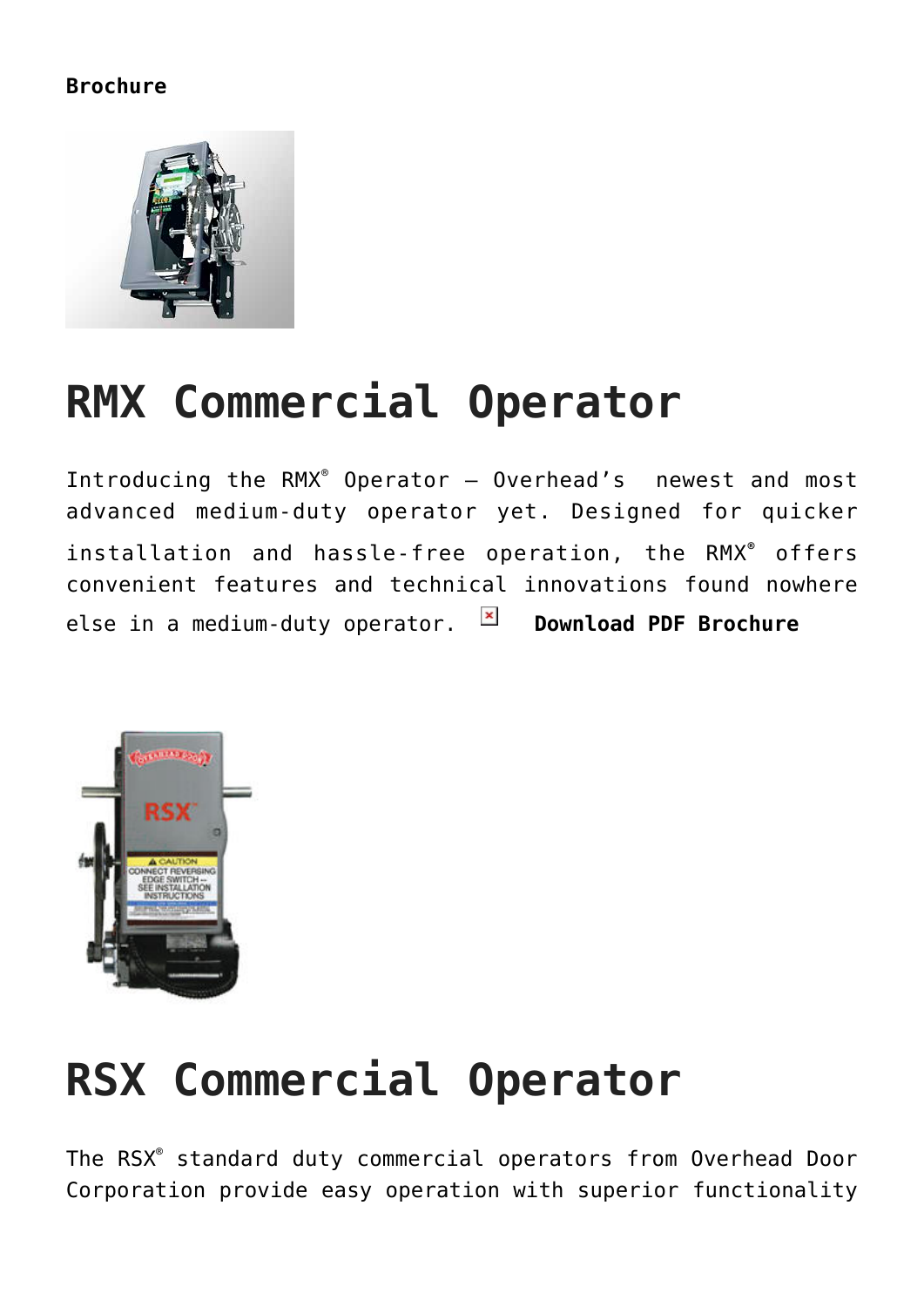for the most stringent applications. This functionality comes from many innovative, state-of-the-art performance features.

 $\pmb{\times}$ **[Download PDF Brochure](http://msdoorways.com/wp-content/uploads/2015/04/OHD-RSX.pdf)**





#### **Powerhoist Operators**

Rugged Raynor PowerHoist™ operators are available in a variety of motor, voltage and phase combinations for any commercial or industrial application. Your Raynor Dealer will help you select the operator and accessories that are suited for your door's size and usage. **E [Download PDF Brochure](http://msdoorways.com/wp-content/uploads/2015/04/PowerHoist.pdf)**